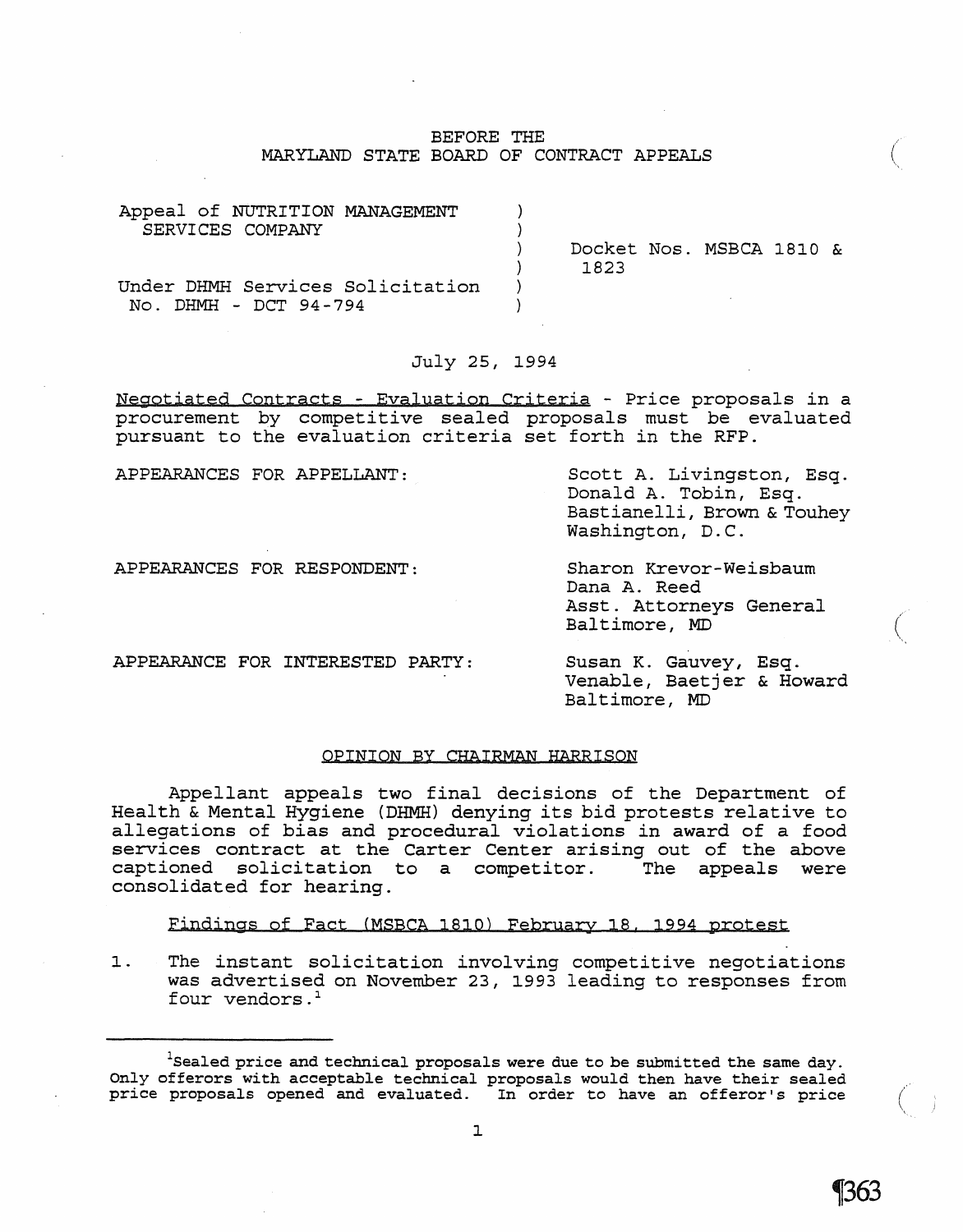- 2. On February 18, 1994 after being advised that it was not the successful offeror, Appellant filed a timely protest with the DHMH Procurement Officer alleging that the evaluators were biased against Appellant because of certain comments allegedly made to Appellant by two of the evaluators. Said protest was supplemented on March 11, 1994.
- 3 On April 6, 1994 the DHMH Procurement Officer issued a final procurement agency decision denying the protest which was received by Appellant, through its counsel, on April 8, 1994.
- 4. On April 20, 1994, Appellant filed an appeal of the Procurement Officer's April 6, 1994 decision with this Board.
- 5. At the hearing of the consolidated appeals on July 18, 2994, the above set forth events and dates were stipulated to by counsel for the Appellant and the Board dismissed Appellant's appeal in MSBCA 1810 as being untimely.

### Decision (1810)

Appeal of a final procurement agency decision is required to be filed with this Board within 10 days of receipt of notice of such<br>decision. COMAR 21.10.02.10A; Section 15-220, State Finance and COMAR 21.10.02.10A; Section 15-220, State Finance and<br>t Article. Such requirement is jurisdictional. If an Procurement Article. Such requirement is jurisdictional. appeal is not timely filed the Board has no jurisdiction to consider<br>it. See W.R.M. Communications, MSBCA 1470, 3 MSBCA 1220 (1989). See W.R.M. Communications, MSBCA 1470, 3 MSBCA 1220 (1989). Compgraph, Inc., MSBCA 1418, 3 MSBCA 1999 (1988); Rolm Mid-Atlantic, 1 MSBCA 1261, 1 MSBCA '64(1983). The appeal in MSBCA 1810 was not filed with this Board within 10 days of receipt of notice of the decision, and therefore, the Board had no jurisdiction to entertain the appeal. Accordingly, the Board granted DHMH's Motion to Dismiss.

#### Findings of Fact (MSBCA 1823) May 27, 1994 Protest

- 1. On May 27, 1994, after receipt on May 21, 1994 of redacted technical proposals of the other offerors and a redacted price proposal from the winning offeror, Appellant filed a second protest relative to the instant procurement. Upon denial of this protest Appellant timely filed an appeal which was docketed as MSBCA 1823 and consolidated for hearing with MSBCA 1810.
- 2. Appellant's May 27, 2994 protest contained 25 numbered paragraphs on items alleging, inter alia, evaluator bias,



proposal considered, the offeror needed to receive a score of 80 points on the evaluation of its technical proposal. Appellant's technical proposal did not receive 80 points upon evaluation, and Appellant was thus eliminated from competition.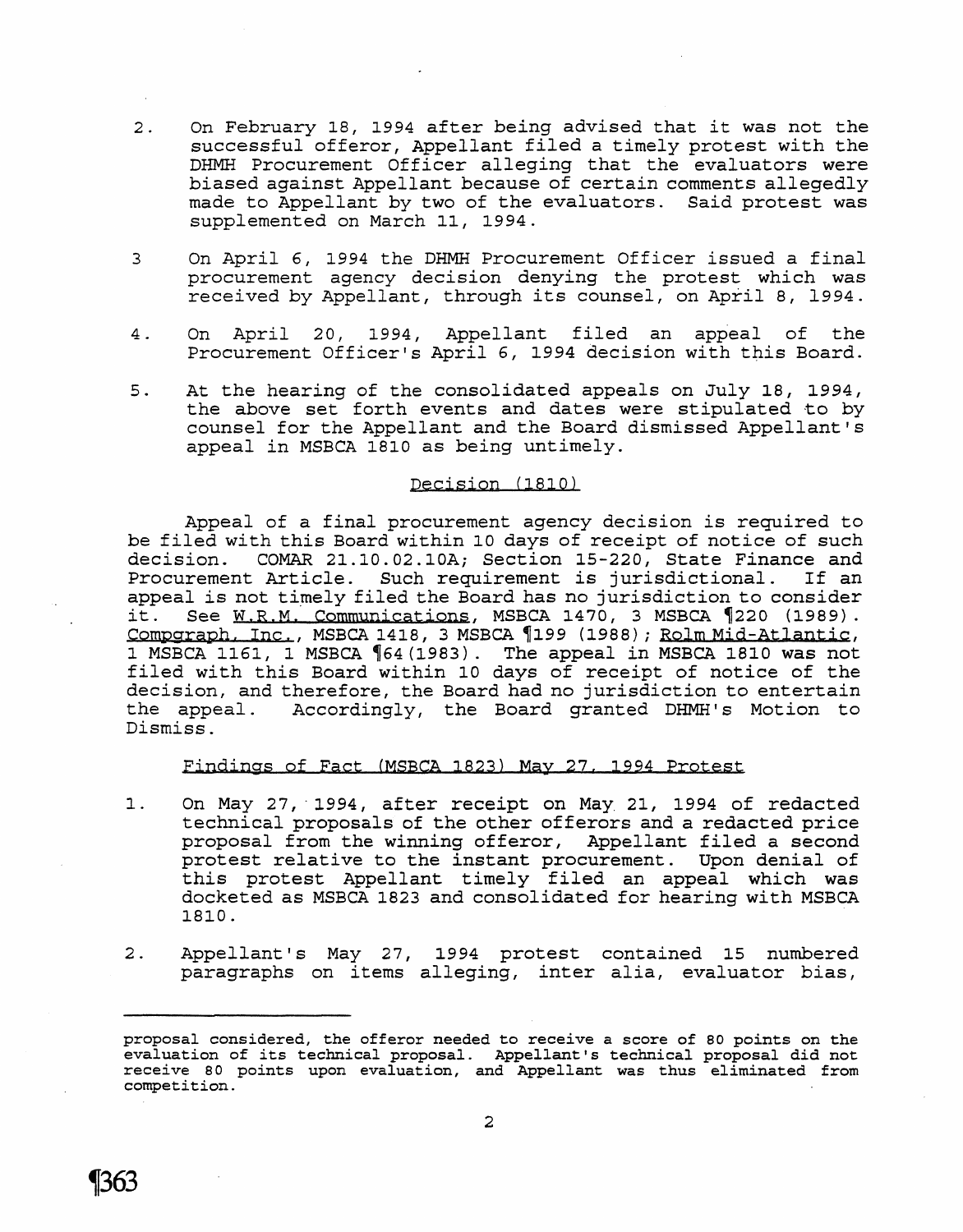procedural errors in the competitive method negotiations were conducted and failure of the winning offeror's price proposal to comply with the requirements of the RFP.

3 . There are no specific allegations of evaluator bias made in the May 27, 1994 protest. However, certain of the allegations in the protest suggest the existence of evaluator bias as the reason for the complained of activity (failure to achieve an<br>80 point score on the technical evaluation). As indicated 80 point score on the technical evaluation). As indicated<br>above, the Board lacks jurisdiction to consider the above, the Board lacks jurisdiction to consider allegations of evaluator bias set forth *in* the original appeal (MSBCA 1810) of the denial of Appellant's protest of such bias<br>because the appeal was not timely filed. The inference or because the appeal was not timely filed. suggestion of evaluator bias set forth *in* the May 27, 1994 protest *is* directly related to the allegations of evaluator bias set forth in the appeal in MSBCA 1810. In the May 27, 1994 protest, Appellant asserts that it did not receive 80 points because of the alleged remarks of two evaluators said to constitute the evaluator bias complained of in its earlier<br>protest in February, 1994. No new acts or actions of an protest in February, 1994. No new acts or actions of an evaluator alleged to constitute bias are set Accordingly, the Board concludes that it lacks jurisdiction to consider the inferences set forth in the May 27, 1994 protest that Appellant did not receive an 80 point score on its technical evaluation due to evaluator bias. Therefore, the appeal on such grounds was dismissed at the hearing.

4 . Appellant's May 27, 1994 protest asserted that the procurement was procedurally flawed because the evaluators received material from other offerors during evaluation of technical proposals and considered such materials *in* evaluating and scoring these proposals but failed to consider materials

 $\bigg($ 

1363

3

*'\_--'0:'"*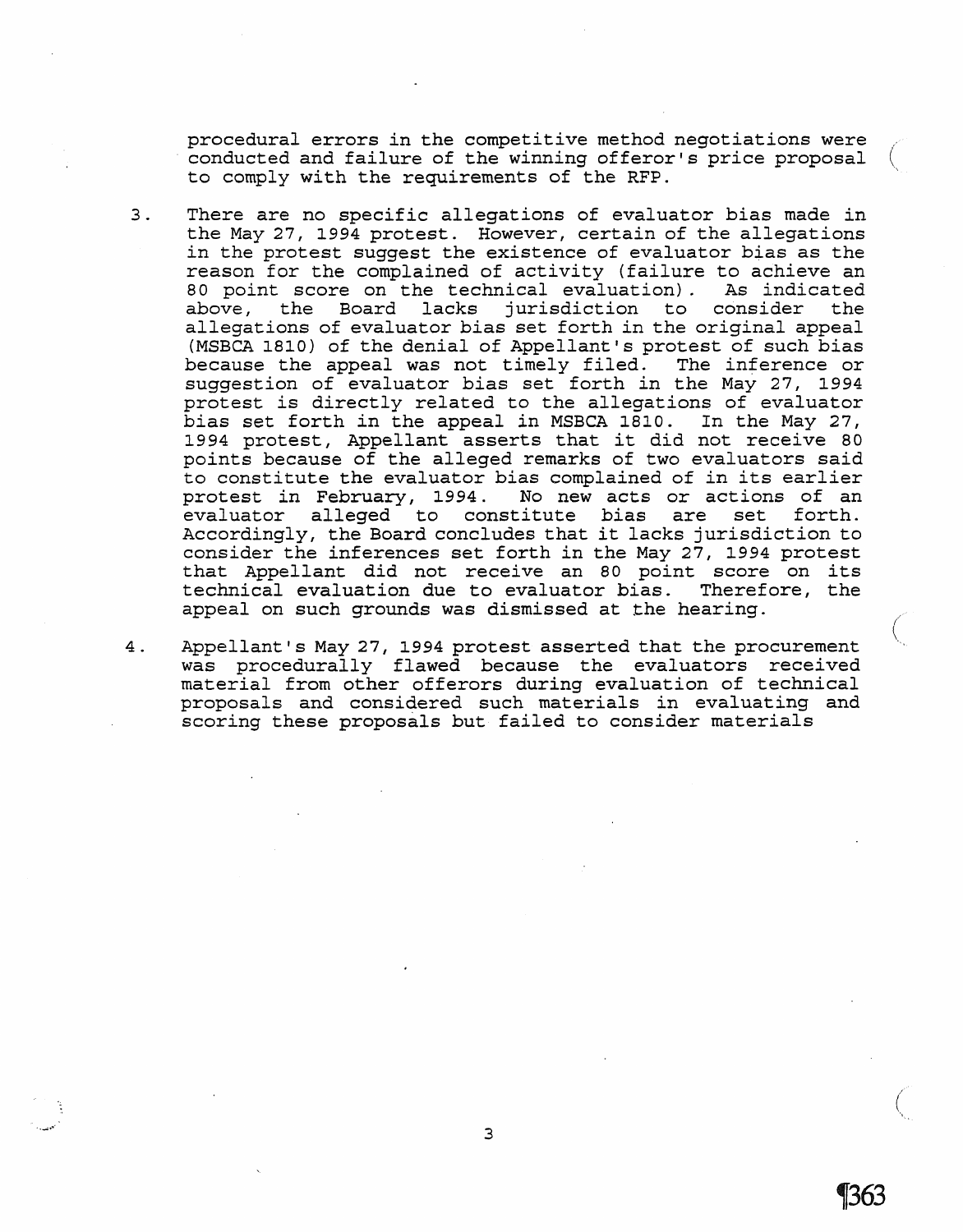similarly requested and supplied by Appellant during these negotiations or discussions.

5. The material allegedly supplied by Appellant during the negotiations or discussions referred to *in* paragraph 4 above consisted of the following as set forth *in* the Procurement Officer's final decision of April 6, 1994 on the Appellant's February 18, 1994 bias protest:

> *"Among the reasons for this low* score *was Nutrition Management's failure* to *comply with the RFP by not providing the following information in its proposal:*

1. - *sample menus including portion sizes;* 

2. - a *sample sanitation schedule;* 

3. - *policies which serve* as *evidence of the Policy and Procedures Manual of the Vendor;* 

4. - *proposed staffing;* 

5. - *salary structure for both professional and non-professional staff;* 

6. - *Management Benefit Summary;* 

7. - *All references.* 

The Procurement Officer's decision then went on to deny that such material was requested and received in connection with negotiations or discussions for the instant procurement.

*Although Nutrition Management supplied* the *Department with this information* after *their oral presentation, this information could not, be included in the evaluation since it was submitted well beyond the due date for proposals. Competitive Sealed Proposals offerors* are permitted to *clarifY, portions of their proposals. However, offerors may not* rewrite *their proposals* after the *proposal due* date *by submitting* material that was *omitted from the original submission. Although* the Department *did accept supplemental* material from *Nutrition Management, it only did* so *in* order to *provide feedback* that *would be useful if .* 

*Nutrition intended* to *submit* a *proposal in*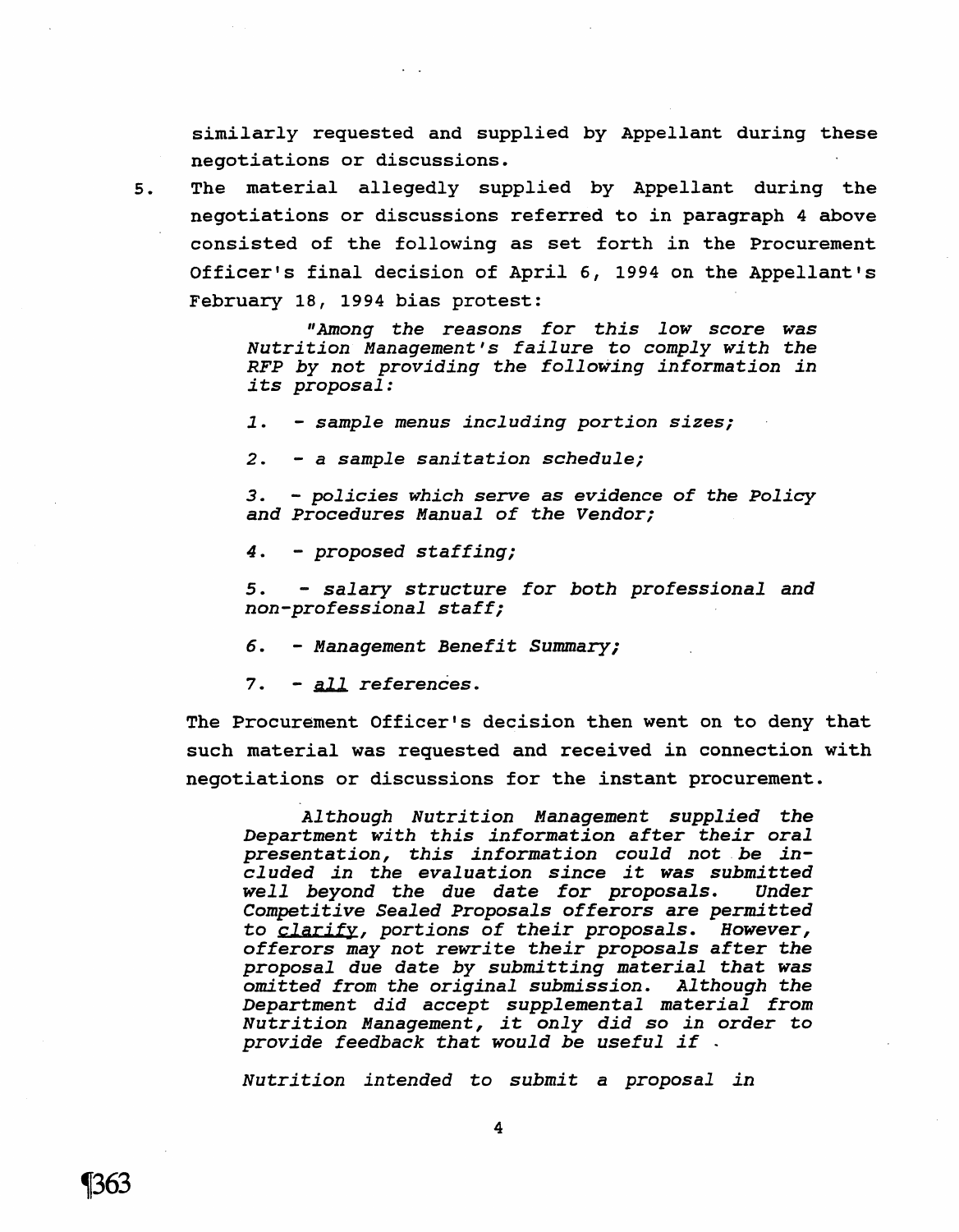response to the other RFP's for dietary services that were upcoming."

6. Appellant received the April 6, 1994 Procurement Officer's final decision on April 8, 1994. Accordingly, on April 8, 1994, Appellant was aware that DHMH did not consider that it had been conducting negotiations or discussions with Appellant relative to the evaluation and acceptability (achievement of at least 80 points) of Appellant's technical proposal. Therefore, Appellant was required to protest its elimination from competition and challenge the alleged procedural defect that negotiations were not engaged in with Appellant as they were with other offerors within seven days of April 8, 1994 since protests are required to be filed within seven days after the basis for protest *is* known or should have been known. COMAR 21.10.02.03B. See, for example, Communication Management Systems. Inc., MSBCA 1625, 3 MSBCA 1296 (1992). The filing of a protest on May 27, 1994 on this issue of flawed process was, therefore, late and the Board dismissed the appeal on such issue for lack of jurisdiction. id.

7. The remaining.issue set forth in Appellant's protest of May 27, 1994 concerns allegations that evaluation of price proposals deviated from the criteria expressed in the RFP because the winning offeror (Linton's Food Management Services) submitted its price proposal in a manner that did not conform to the requirements of the RFP but was nevertheless accepted and evaluated. Specifically, Appellant alleges that:

> " (4) It would appear that DHMH evaluated proposals based upon net bid prices (i.e, gross bid price less cafeteria sales credit). The RFP failed to advise offerors on this point and provided no details regarding the amount of cash sales to be expected. This lack of information creates ambiguity since one offeror could compute the percentage one cricity could compace the percentage the RFP using gross total costs while another might use net total costs. Further, the costs submitted cannot be compared by DHMH without

 $\left(\right)$ 

1363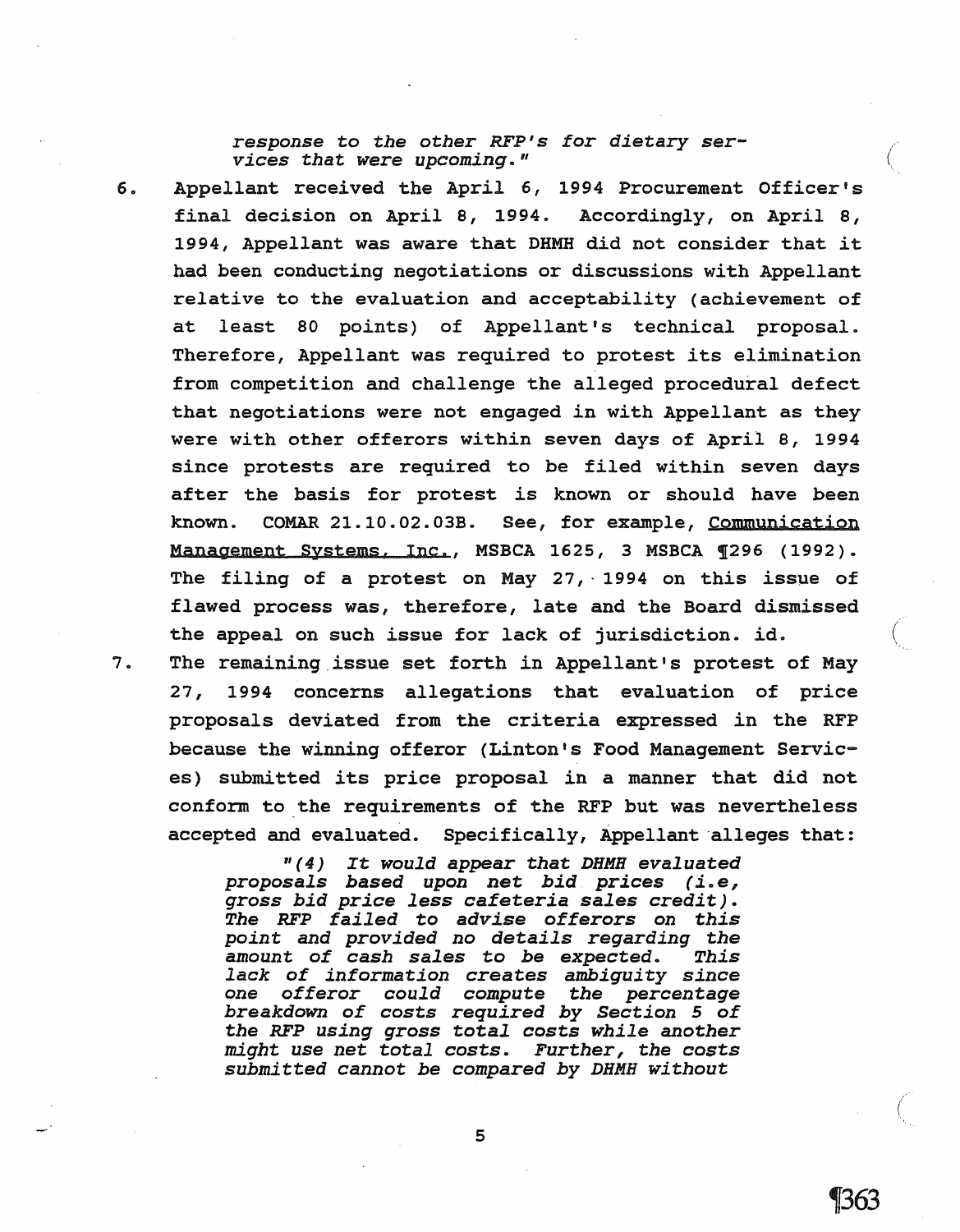*knowledge of the cash sales credit used in formulation of total costs."* 

8. Appellant did not file a pre-proposal opening protest or otherwise seek clarification of the intent of the RFP concerning whether net bid prices (gross price less projected revenue from cafeteria sales) or gross total costs without consideration of a credit for cafeteria sales was what would be evaluated.

- 9. The Appellant testified that it believed that a proper interpretation of the RFP<sup>2</sup> was that it required an offeror to list its gross prices and that proper evaluation of price should only consider an offeror's gross price.
- 10. The Procurement Officer requested best and final offers from the offerors whose price proposals were opened and received a best and final offer from Linton's which confirmed its price as contained in its sealed price proposal of a net bid price (bid price less projected revenue) of \$1,200,551.
- 11. Appellant argues that DHMH cannot award a contract to Linton's based upon Linton's net bid price. The RFP at Part X, Paragraph C, P. 51 explains the Basis for Award as follows:

*The qualified* offeror *with the lowest [cost] financial proposal price will be recommended as the successful offeror, subject* to *the provisions of COMAR 21.05.03.03 A. <sup>3</sup>*

The RFP required offerors to submit a separate financial proposal. The total contract cost for all three years was to be submitted on Form B-4 provided with the RFP. As explained in the Minutes of the pre-Proposal Conference, offerors were required to include in their financial proposal all of the costs of providing the Carter Center food services.

 $3$  The word "cost" was added by addendum.

 $2^2$  References to the RFP include the addenda thereto as set forth in the asterisked material included in the pre-proposal conference minutes.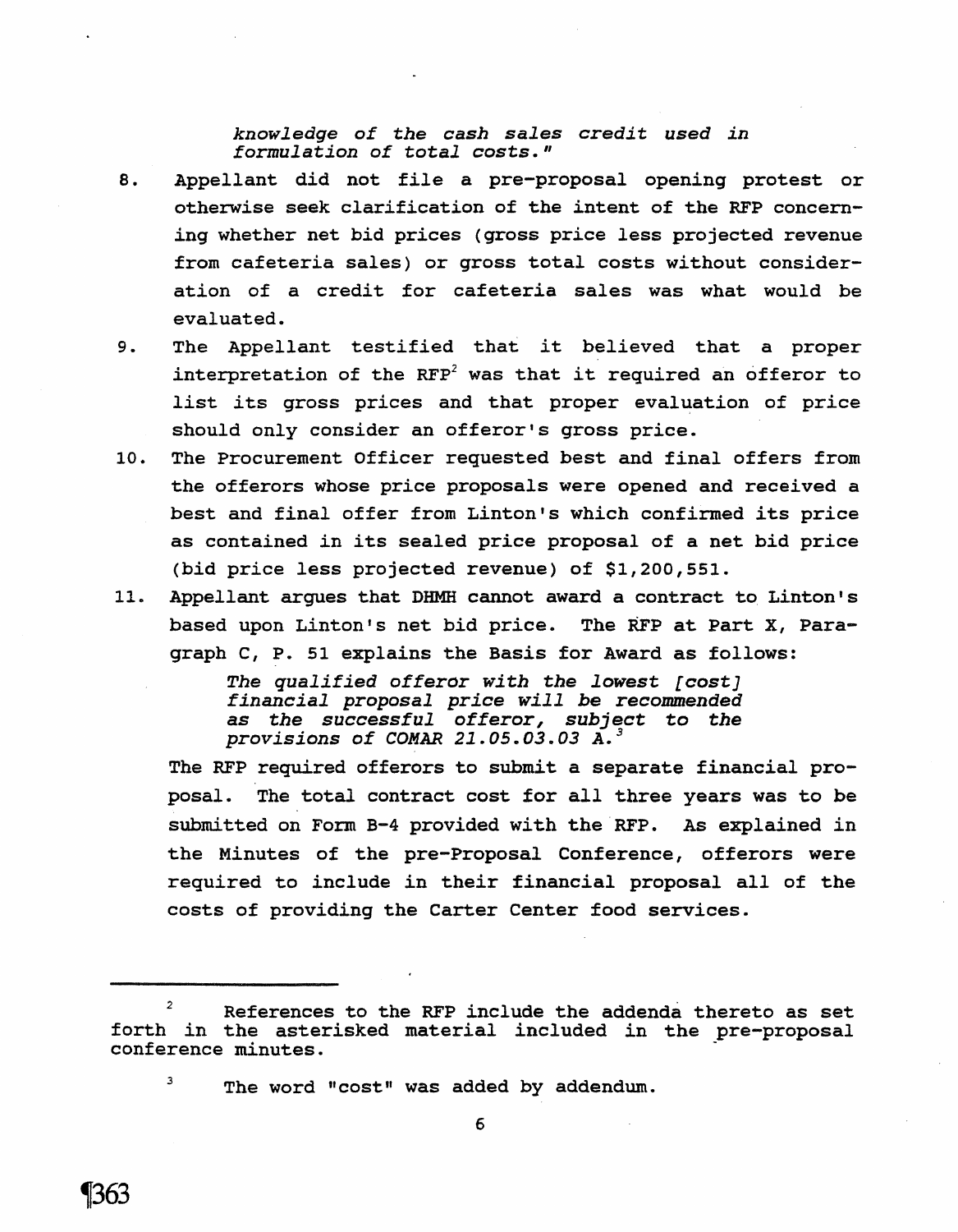Form B-4 is entitled "TOTAL CONTRACT COST" and has only one column which requires offerors to insert four dollar amounts: the first, second and third year contract costs, as well as a total bid for the contract -- which is the total of the three contract years costs.

Linton's, however, modified the form and created two columns: (1) Bid Price and (2) Net Bid Price (less projected revenue). The figure under Linton's Net Bid Price, \$1,200,551, we assume to be Linton's project costs less cafeteria revenues. In any event, we find DHMH's \$1,200,551 contract award figure is a net price (projected costs less projected revenues from cafeteria sales). The RFP as amended by addendum says that award should be based upon the lowest cost financial proposal price. (RFP Part X, Paragraph C). This does not preclude a net price as being the lowest cost. In the Pre-Proposal Conference minutes at pp. 4-5 there appears the following language:

*As requested* at *the pre-proposal conference, the winning bid for the previous three year contract from 11/1/0* - *10/31/93 is* as *listed below. This contract is currently* on a *three month extension*  11/1/93 - 1/31/94) *for* a *cost of \$117,034.8* 

*The respective annual bid prices are* as *follows:* 

|                                         | Bid<br>Price                    | Net Bid (Less Projected<br>Revenue (1) |  |  |
|-----------------------------------------|---------------------------------|----------------------------------------|--|--|
| First Year<br>Second Year<br>Third Year | \$495,333<br>527,233<br>559,645 | \$440,891<br>467,347<br>496,166        |  |  |
| Total                                   | \$1,582,211                     | \$1,404,404                            |  |  |

(1) Note: *These were projected figures provided*  on a *form drawn* - *up by the vendor which won the 1990 bid. This form* and *the net bid costs indicated was not required then and is not required now.* 

*Hence, the "bid price" column contains the prices*  from form B-4 which were used for purposes of award in 1990. This is a period to indicate the end of a *sentence. This 1990* form *B-4 is comparable* to *the*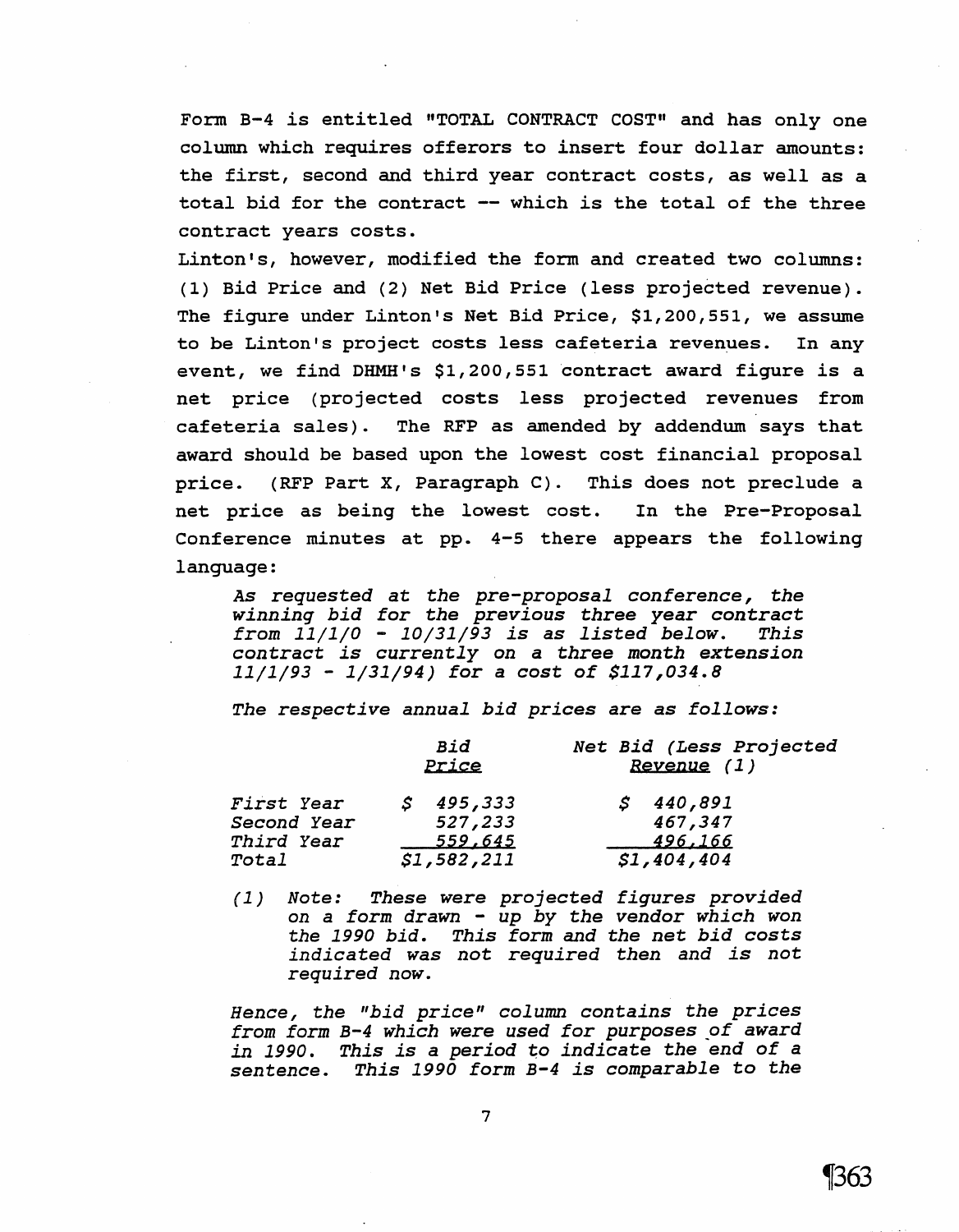curren~ *form B-4 which will also be used* to *make an award determination form the current bid.* 

*In addition, the actual employee cafeteria sales*   $for$  *the 1993 fiscal year are:* 

( '.

 $\bigg($ 

| PERIOD COVERED BY SERVICES<br><i>CAFETERIA SALES</i> |  |  |                         |                                                                                                                 |  |
|------------------------------------------------------|--|--|-------------------------|-----------------------------------------------------------------------------------------------------------------|--|
|                                                      |  |  | 4 weeks ended 7/25/92   | \$3,717.16                                                                                                      |  |
|                                                      |  |  | 4 weeks ended $8/22/92$ | \$4,024.39                                                                                                      |  |
|                                                      |  |  | 5 weeks ended 9/26/92   | \$5,318.47                                                                                                      |  |
|                                                      |  |  | 4 weeks ended 10/24/92  | \$5,209.21                                                                                                      |  |
|                                                      |  |  | 4 weeks ended 11/21/92  | \$4,651.24                                                                                                      |  |
|                                                      |  |  | 5 weeks ended 12/26/92  | \$7,068.29                                                                                                      |  |
|                                                      |  |  | 4 weeks ended 1/23/93   | \$3,954.67                                                                                                      |  |
|                                                      |  |  | 4 weeks ended 2/20/93   | \$5,327.28                                                                                                      |  |
|                                                      |  |  | 5 weeks ended 3/27/93   | \$6,309.54                                                                                                      |  |
|                                                      |  |  | 4 weeks ended $4/24/93$ | \$4,675.44<br>$\mathcal{L}_{\text{max}}$ and $\mathcal{L}_{\text{max}}$ . The set of $\mathcal{L}_{\text{max}}$ |  |
|                                                      |  |  | 4 weeks ended 5/22/93   | \$4,596.01                                                                                                      |  |
|                                                      |  |  | 6 weeks ended $6/26/93$ | \$5,032.23                                                                                                      |  |

This language does not, as asserted by Appellant, specifically prohibit offerors from submitting or the Procurement Officer from considering "Net of Cafeteria Sales" bids. Nor does the language on pp. 3-4 of the Pre-Proposal Conference minutes<sup>4</sup>

<sup>4</sup>*This language was* as *follows:* 

*There have been numerous questions concerning how the monies from the employee cafeteria are* to *be reported.* 

*The detailed explanation for this is as follows:* 

*On Pages* 57, 61, *and* 65, *Item I* - *Food Expens-* ~, ~he *line for Employees' Cafeteria Food is*  to *contain the projection for raw food expenses for food that is projected* to *be sold in the employee cafeteria. This must be* a *positive number. No attempt should be* made *on theses pages* or *for the bid in general* to *project any other cost related* to *the employee cafeteria* or to *project any revenues from the employee cafeteria.* 

*However, after the contract is awarded, the successful vendor will have* to *complete* <sup>a</sup> *Monthly Summary of Expenses (form C-1). Section VI, Credits on page* 72 of from *C-l*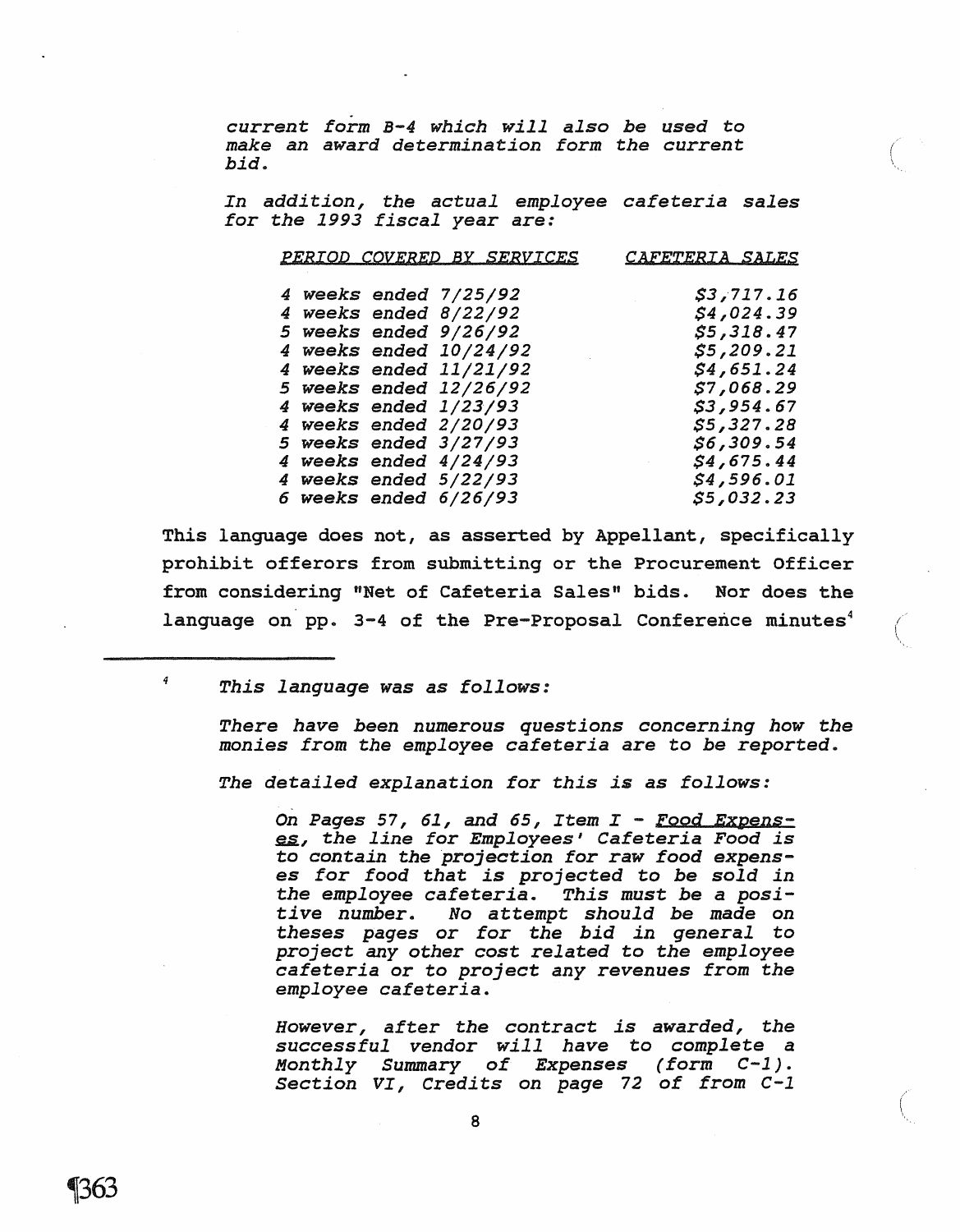prohibit such a bid. This language does not preclude an offeror from submitting a net price as its bid price and therefore, does not cast doubt on the reasonableness of the Procurement Officer's determination of the meaning of the RFP evaluation criteria.<sup>5</sup>

# Decision (1823)

The sole *issue* not disposed of by motion in MSBCA 1823 is that of the propriety of the evaluation of Linton's price proposal.<sup>6</sup>

Price proposals in a procurement by competitiye sealed proposals pursuant to COMAR 21.05.03 must be evaluated pursuant to the evaluation criteria set forth in the RFP. See Fujitsu Business Communication Systems, MSBCA 1779, 4 MSBCA \_\_\_\_ (1994). Herein the Board has found that the RFP permitted an offeror to submit a net price as its bid price. Therefore, the Procurement Officer was permitted to accept Appellant's net price as its bid price. As a

> *specifically requires the listing of cafeteria (and special functions and other revenues.*

*These are then aggregated* to *yield* a *"Total Credits" amount for each month which in turn is subtracted from the* Gross *Department Expenses total,* to *yield* a *"Net Department Expense" total* for *each month.* 

5 The Board recognizes that Pre-Proposal or Pre-Bid Conference minutes are not binding on offerors or bidders unless stated to be an addendum or addenda to the RFP or IFB. However, the parties herein point to the material set forth in the Pre-Proposal Conference minutes as supporting their respective positions and thus the Board has addressed these arguments.

Appellant was not in the competitive range because it did not achieve the required 80 points on the evaluation of its technical proposal. Accordingly, there is a question of Appellant's standing to challenge an alleged defect in Linton's price<br>proposal because Appellant is not eligible for award. Appellant proposal because Appellant is not eligible for award. attempts to avoid the standing issue through its assertion that it would have structured *its* technical proposal differently had it known that the RFP did not require an offeror to submit a gross price rather than a net price as its bid price.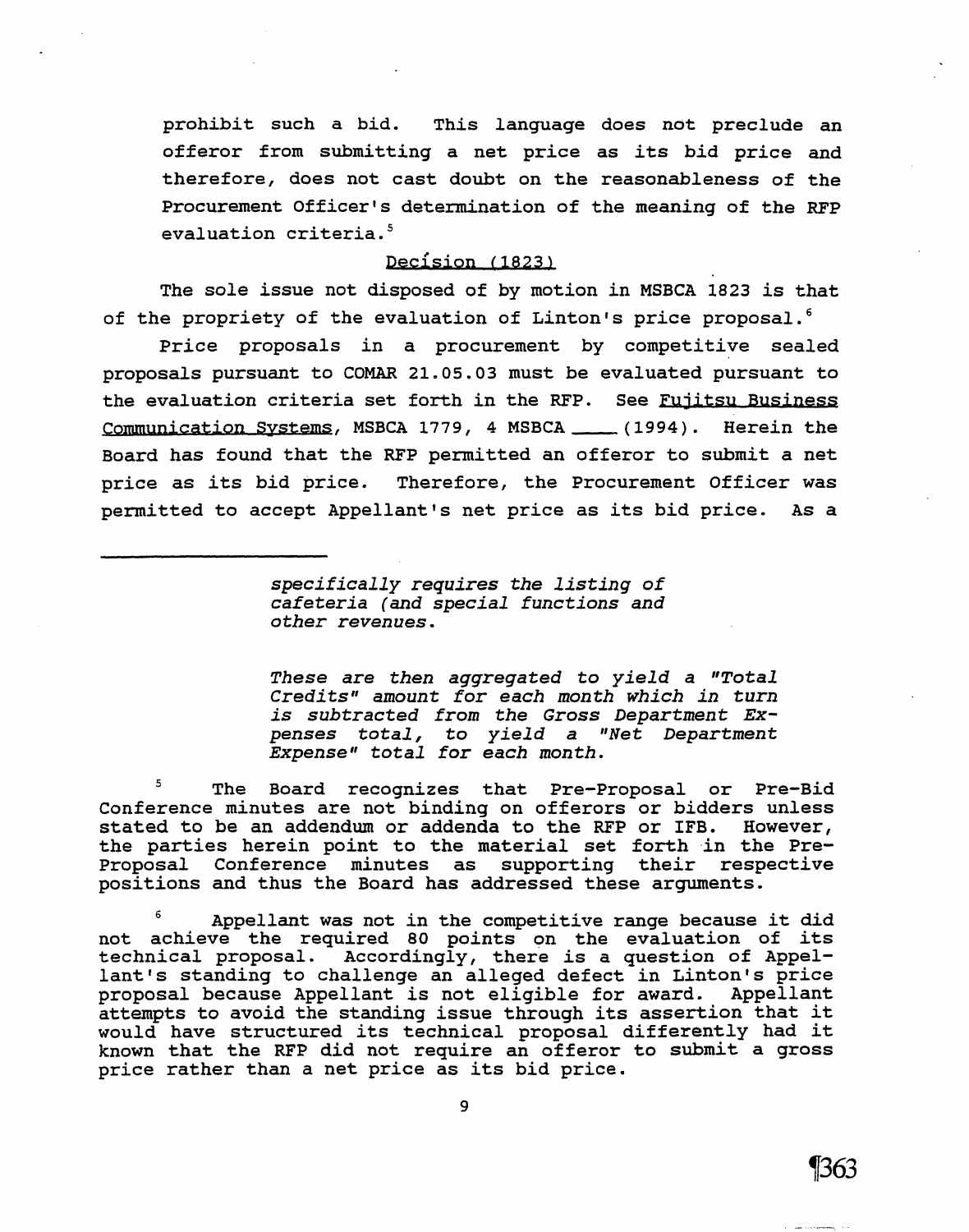result of a price BAFO Linton's confirmed that its bid price was the net price set forth in its sealed price proposal. Therefore, the Procurement Officer's evaluation or determination that Appellant's net price dollar figure of \$1,200,551 was its bid price and was the "lowest cost financial proposal price" was not inconsistent with the RFP evaluation criteria as set forth in Part *X,* Paragraph C at p. 51.

Accordingly, the appeal is denied.

It is therefore, ORDERED this  $25$  day of July, 1994 that the appeal in MSBCA 1810 *is* dismissed and the appeal in MSBCA 1823 *is*  denied.

Dated:  $\text{Tu}_7$  25, 1994

Robert B. Harrison III

Chairman

I concur:

Candida s. Steel Board Member

#### Certification

COMAR 21.10.01.02 Judicial Review.

A decision of the Appeals Board is subject to judicial review. in accordance with the provisions of the Administrative Procedure Act governing cases.

Annotated Code of MD Rule 7-203 Time for Filing Action.

(a) Generally. - Except as otherwise provided in this Rule or by statute, a petition for judicial review shall be filed within 30 days after the latest of:

(1) the date of the order or action of which review *is*  sought;

(2) the date the administrative agency sent notice of the order or action to the petitioner, if notice was required by law to be sent to the petitioner; or (